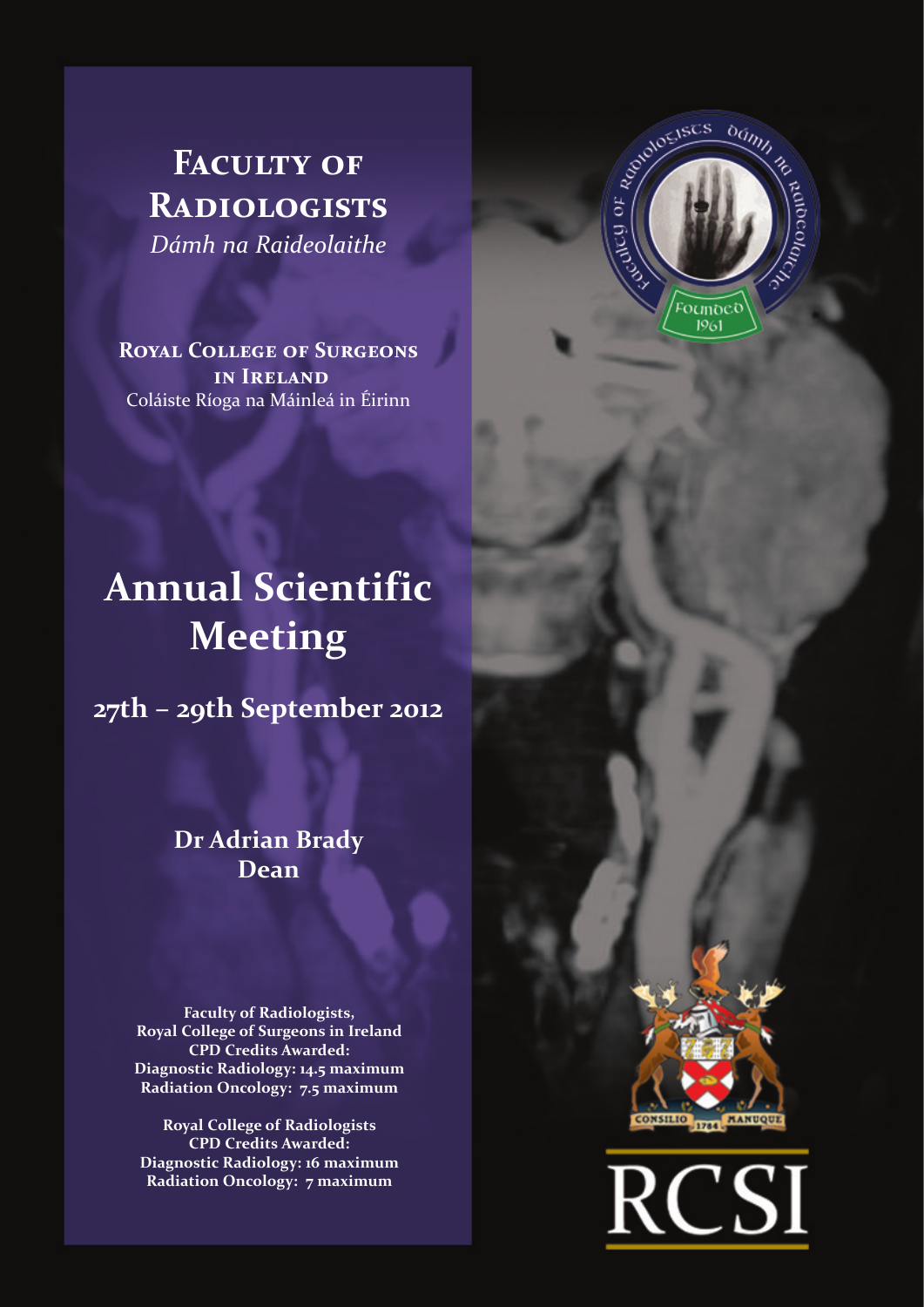Faculty of Radiologists Royal College of Surgeons in Ireland 123 St. Stephens Green Dublin 2

Phone: 00 353 1 402 2139 / 402 2476 Fax: 00 353 1 402 2466 Web: www.radiology.ie

To register for our scientific meetings please visit www.radiology.ie and follow the link on the home page 'Latest Event: Booking'

If you have any difficulties registering for the Annual Scientific Meeting please contact: Ms. Patricia McColgan Abbey Conference & Corporate Phone: 00 353 1 648 6130 Email: for2012@abbey.ie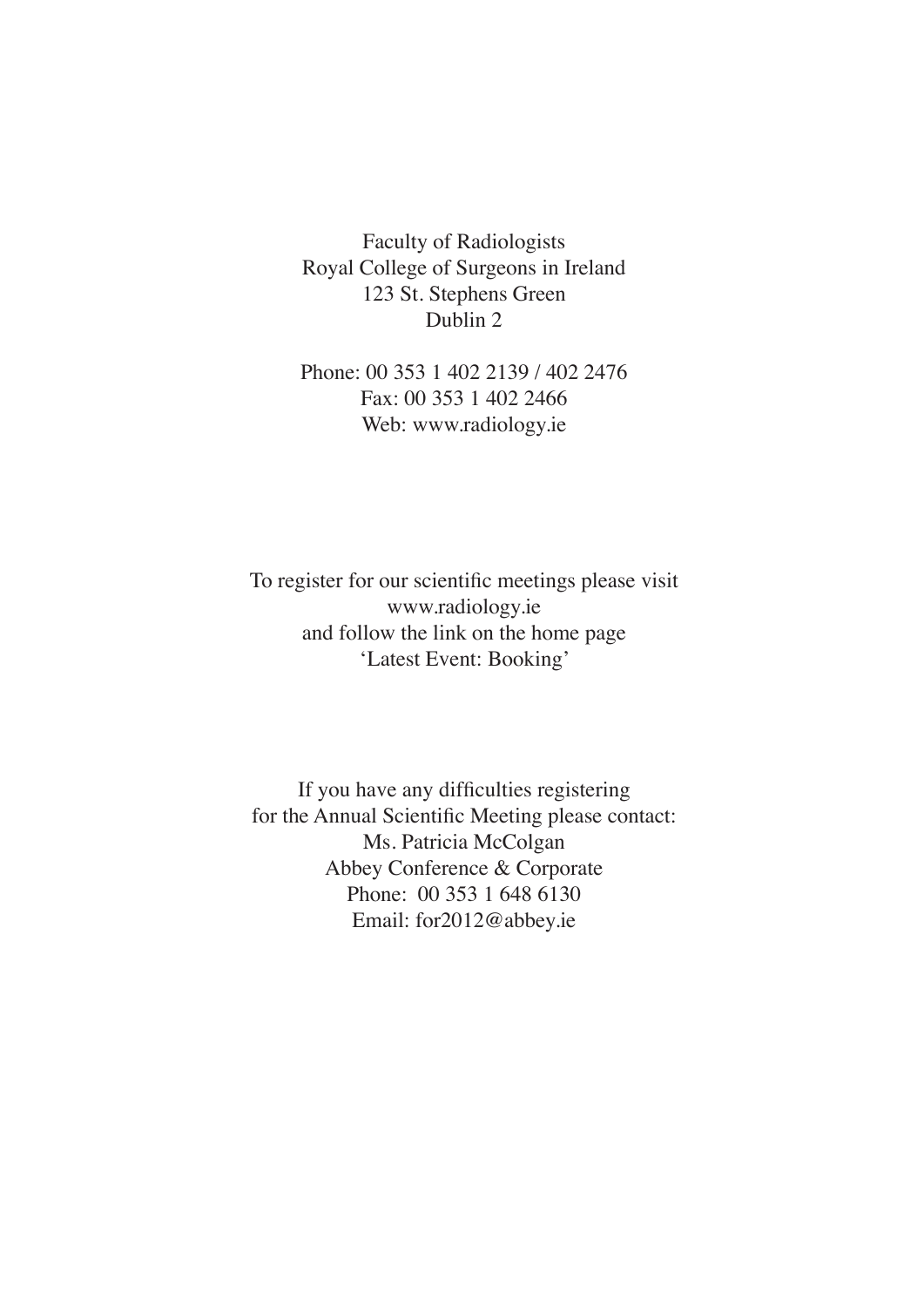## **MEETING AT A GLANCE**

### **Diagnostic Radiology Programme**

#### **Thursday 27th September Cheyne Theatre, RCSI**

| 9.00-9.25am      | Registration                                                     |
|------------------|------------------------------------------------------------------|
| 9.25-9.30am      | Welcome Address, Dr. Adrian Brady, Dean, Faculty of Radiologists |
| 9.30-11.00am     | <b>Scientific Session I</b>                                      |
| 11.00-11.30pm    | Tea/Coffee (Examinations Hall)                                   |
| 11.30-1.00pm     | <b>Scientific Session II</b>                                     |
| $1.00 - 2.00$ pm | Lunch (at delegates leisure)                                     |
| 2.00-3.00pm      | <b>Session on GI Vascular Emergencies</b>                        |
| 3.00-3.30pm      | Tea/Coffee (Examinations Hall)                                   |
| 3.30-5.00pm      | <b>Scientific Session III</b>                                    |

#### **Friday 28th September Cheyne Theatre, RCSI**

| 8.30-9.00am        | Registration                                                                |
|--------------------|-----------------------------------------------------------------------------|
| 9.00-10.30         | <b>Session on Head and Neck Imaging</b>                                     |
| 10.30-11.15am      | Session on the Management of Thyroid nodules                                |
| 11.15-11.45am      | Tea/Coffee and Opening of Poster & Technical Exhibition (Examinations Hall) |
| 11.45-12.45pm      | <b>Haughton Lecture</b>                                                     |
| 12.45-2.00pm       | Lunch (Examinations Hall)                                                   |
| 2.00-3.20pm        | <b>Update on Stroke</b>                                                     |
| $3.20 - 4.20$ pm   | Tea/Coffee (Examinations Hall)                                              |
| 3.50-4.20pm        | <b>Faculty of Radiologists Annual General Meeting</b>                       |
| 4.20-5.00pm        | <b>Honorary Fellow Lecture</b>                                              |
| 7.00 <sub>pm</sub> | <b>Black Tie Dinner &amp; Honorary Conferring</b>                           |
|                    |                                                                             |

#### **Saturday 29th September Cheyne Theatre, RCSI**

| 8.30-9.00am   | Registration                                               |
|---------------|------------------------------------------------------------|
| 9.00-9.45am   | Tips for Introducing a Comprehensive Radiology Performance |
|               | <b>Improvement Programme</b>                               |
| 9.45-10.30am  | <b>Update on PCS and QA Programmes</b>                     |
| 10.30-11.00am | Tea/Coffee (Examinations Hall)                             |
| 11.00-11.30am | Cases of the Day - Cork University Hospital                |
| 11.30-12.30pm | <b>Session on Practice Based Learning</b>                  |
| 12.30-1.00pm  | <b>Imaging Multiple Myeloma</b>                            |

**Close of Meeting**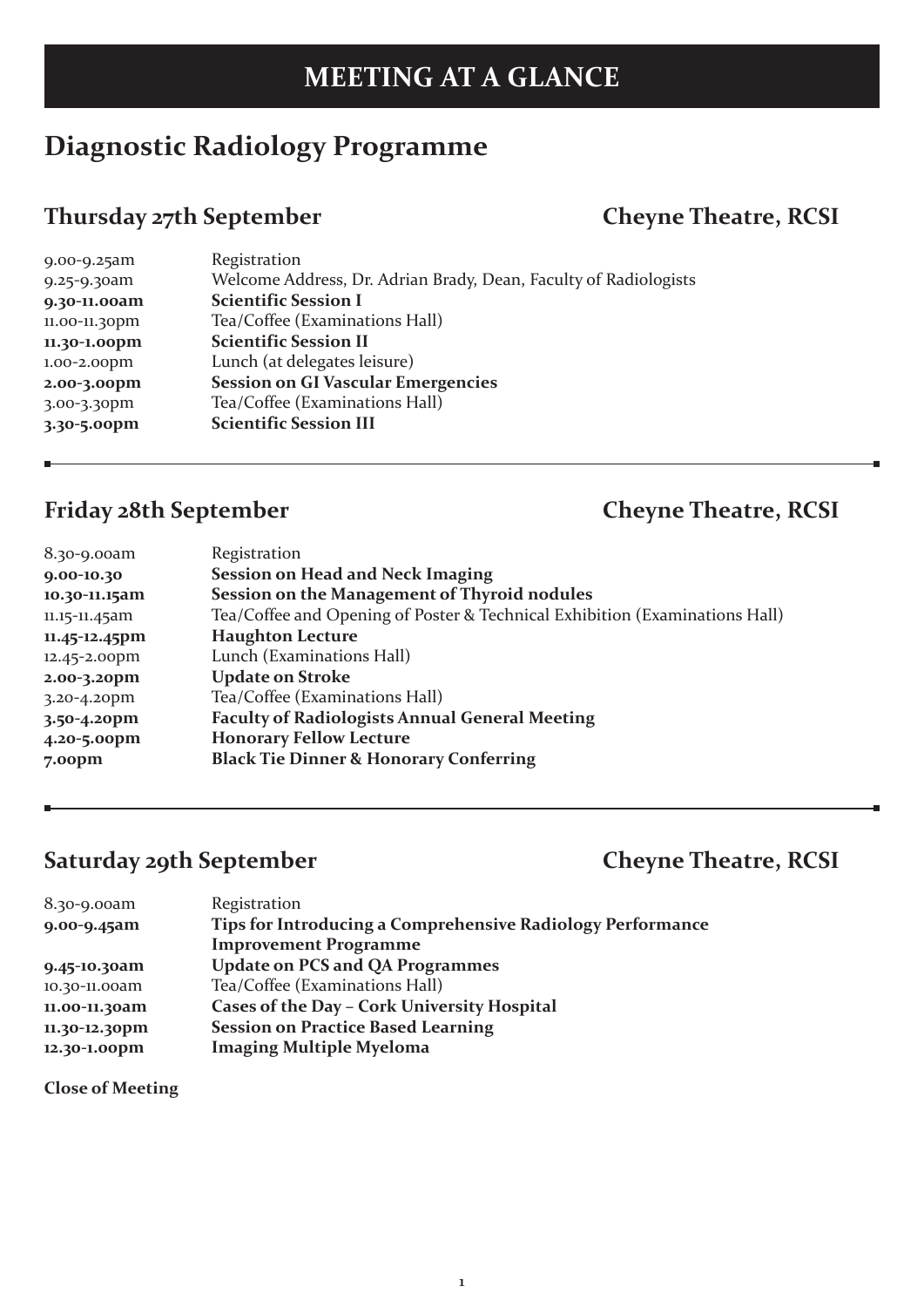## **MEETING AT A GLANCE**

### **Radiation Oncology Programme**

### **Friday 28th September Albert Theatre, RCSI**

| $9.00 - 9.30$ am   | Registration                                      |
|--------------------|---------------------------------------------------|
| $9.30 - 9.50$ am   | Session <sub>1</sub>                              |
| $9.50 - 11.20am$   | <b>Session 2</b>                                  |
| $11.30 - 12.00$ pm | Tea/Coffee (Examinations Hall)                    |
| $12.00 - 1.00$ pm  | Session 3                                         |
| $1.00 - 2.00$ pm   | Lunch (Examinations Hall)                         |
| $2.00 - 4.30$ pm   | Session 4                                         |
| 7.00 <sub>pn</sub> | <b>Black Tie Dinner &amp; Honorary Conferring</b> |

### **St. Luke's Registrar's Prize**

#### **Saturday 29th September Albert Theatre, RCSI**

| $9.00 - 9.30$ am | Registration                   |
|------------------|--------------------------------|
| 9.30-10.30am     | <b>Session A</b>               |
| 10.30-11.00am    | Tea/Coffee (Examinations Hall) |
| 11.00-11.45am    | <b>Session B</b>               |
| $12.15$ pm       | Awarding of Prizes & Photos    |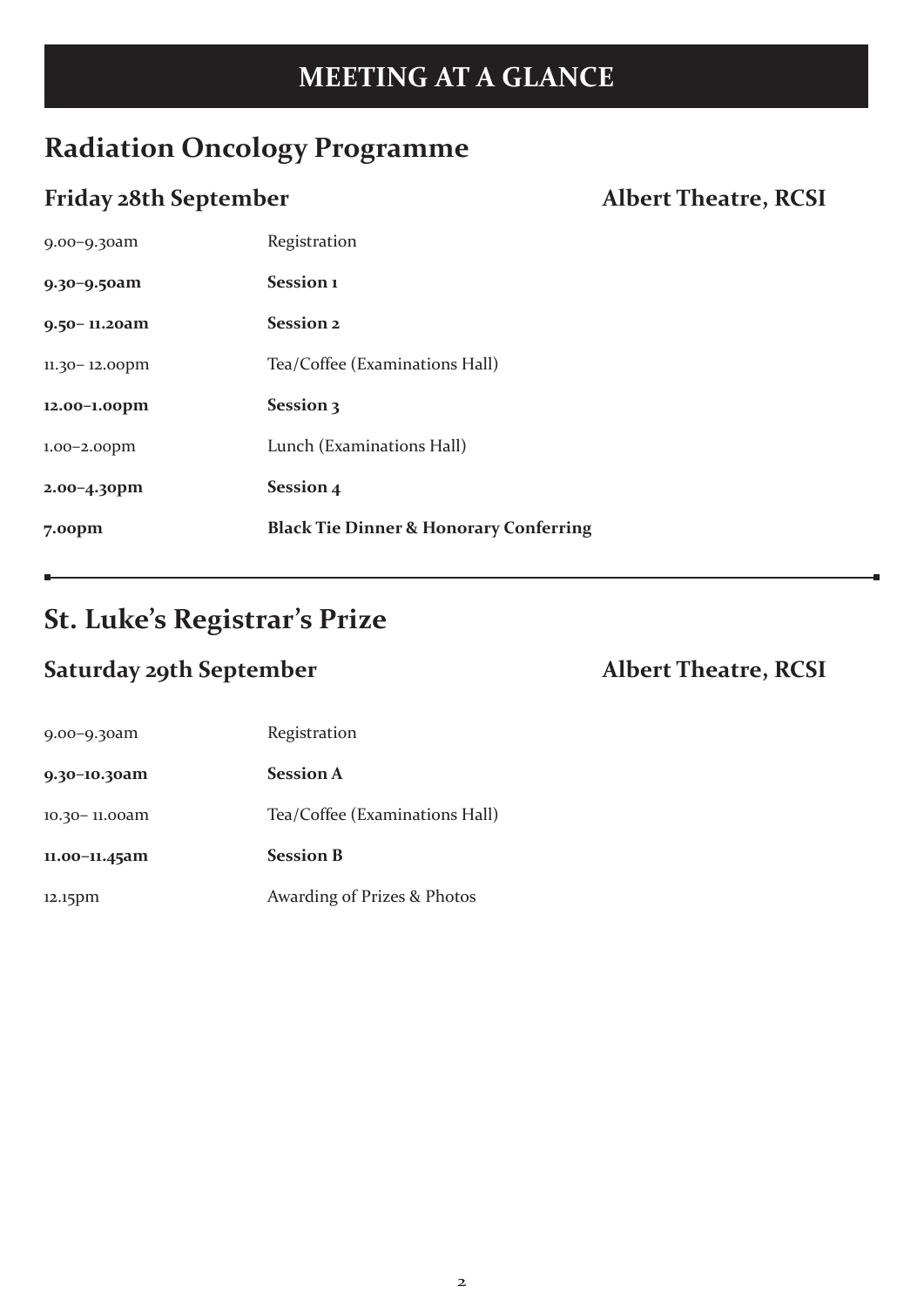### **Faculty of Radiologists Annual Scientific Meeting**

# **Diagnostic Radiology Programme**

### **Thursday 27th September Cheyne Theatre, RCSI**

9.00-9.25am Registration

9.25-9.30am Welcome Address, Dr. Adrian Brady, Dean, Faculty of Radiologists

#### **9.30-11.00am Scientific Session I**

| <b>Time</b> | <b>Title</b>                                                                                                                    |          | <b>Presenter Institution</b>        | <b>Senior Author City</b> |          |
|-------------|---------------------------------------------------------------------------------------------------------------------------------|----------|-------------------------------------|---------------------------|----------|
| $9.30$ am   | Current Dose savings in CT Using Modern<br>Dose Reduction Techniques Including Iterative<br>Reconstruction                      | Gleeson  | Wexford General<br>Hospital         |                           | Wexford  |
| 9.39am      | Simultaneous CT Bone Mineral Density and<br>Vascular Calcification Assessment In ABC-HART<br>Study Renal Transplant Recipients. | Murphy   | <b>Cork University</b><br>Hospital  | Maher                     | Cork     |
| 9.48am      | Does Courvoisier's Sign stand the test of time?                                                                                 | Murphy   | <b>Cork University</b><br>Hospital  | Maher                     | Cork     |
| 9.57am      | Flow diverter stents: a new option in the treat-<br>ment of challenging intracranial and extracranial<br>aneurysms.             | McCusker | Beaumont                            | Thorton                   | Dublin   |
| 10.06am     | Informed consent in interventional radiology: is<br>consent by clinical teams adequate?                                         | McCusker | Beaumont                            | Lee                       | Dublin   |
| 10.15am     | Chondromalacia Patellae and association with<br>Subcutaneous Knee Fat Thickness on Magnetic<br>Resonance Imaging of the Knee    | Kok      | Adelaide / Meath<br>Hospital        | Torreggiani               | Dublin   |
| 10.24am     | A Second Opinion by a Neuroradiologist - Does<br>it change anything?                                                            | Ryan     | Beaumont                            | Looby                     | Dublin   |
| 10.33am     | The Relationship between Port Catheter Reser-<br>voir and Tip Migration to Body Mass Index and<br><b>Patient Demographics</b>   | Ryan     | Adelaide / Meath<br>Hospital        | Torreggiani               | Dublin   |
| 10.42am     | Aortic Branch Artery Pseudoaneurysms Accom-<br>panying Aortic Dissection: Natural History                                       | Cronin   | University of<br>Michigan Hospitals |                           | Michigan |
| 10.51am     | Analysis of the last decade of out of hours CT:<br>How have things changed.                                                     | Culleton | Adelaide / Meath<br>Hospital        | Torreggiani               | Dublin   |

11.00-11.30am Tea/Coffee (Examinations Hall)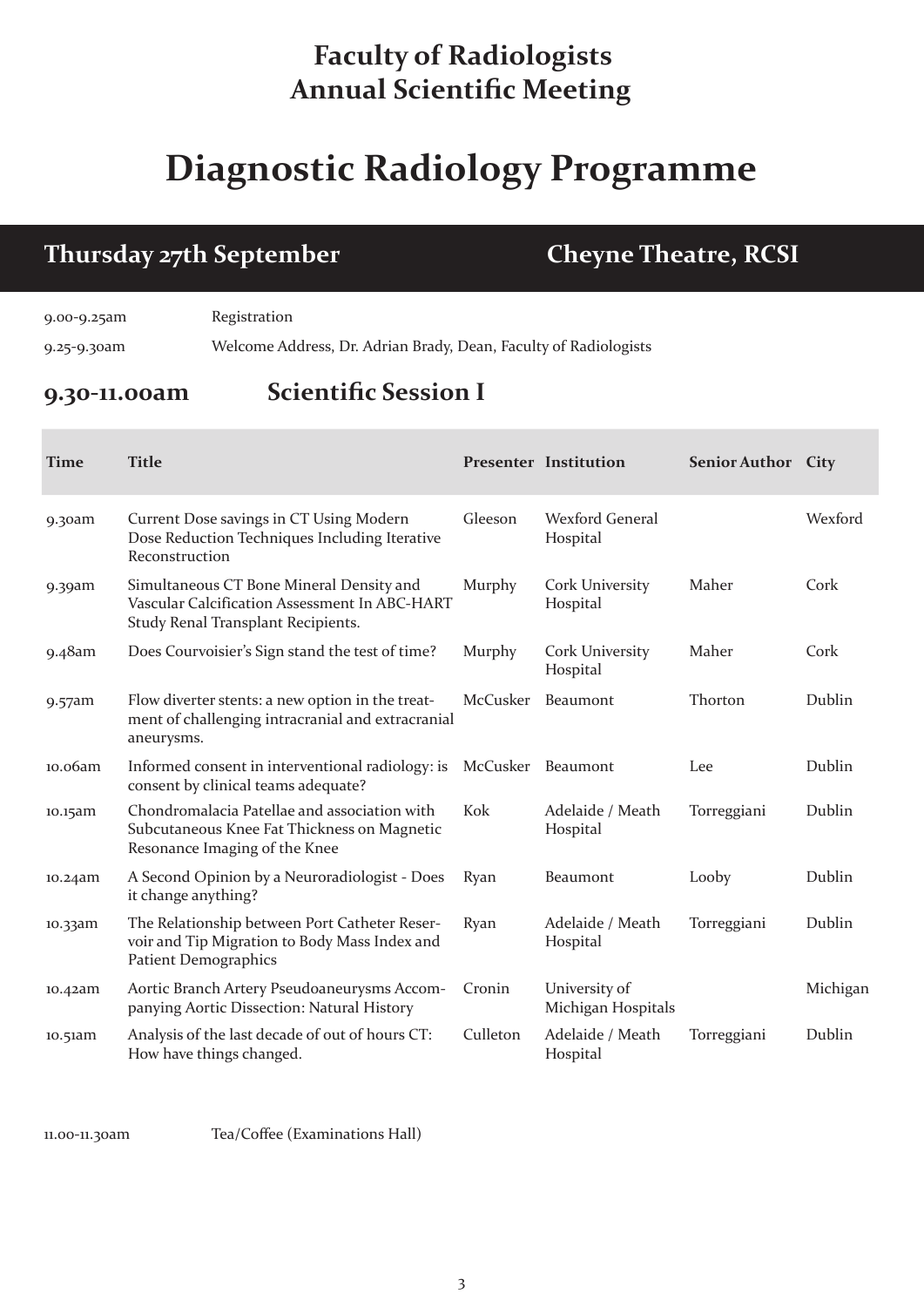## **11.30-1.00pm Scientific Session II**

| <b>Time</b> | <b>Title</b>                                                                                                                                                               | Presenter  | Institution                                                | <b>Senior Author City</b> |            |
|-------------|----------------------------------------------------------------------------------------------------------------------------------------------------------------------------|------------|------------------------------------------------------------|---------------------------|------------|
| 11.30am     | To Excise Or Not To Excise? Management<br>of high risk breast lesions in a symptomatic<br>population.                                                                      | Cunningham | Beaumont                                                   | Hambly                    | Dublin     |
| 11.39am     | Intra-arterial Intervention for Acute<br>Ischaemic Stroke: Experience in 26<br>patients over a two year period                                                             | Cunningham | Beaumont                                                   | Thornton                  | Dublin     |
| 11.48am     | CT Angiography for Acute Ischaemic Stroke Cunningham                                                                                                                       |            | Beaumont                                                   | Thornton                  | Dublin     |
| 11.57am     | Comparison of Dynamic Contrast Enhanced Arrigan<br>and Diffusion Weighted Imaging in<br>detection of Adenocarcinoma of the<br>Prostate at 3.0T MRI with an endorectal coil |            | St. James's Hospital                                       | Meaney                    | Dublin     |
| 12.06pm     | Long-term follow-up of hemorrhagic risk in Ti<br>treated brain arteriovenous malformations                                                                                 |            | Beaumont                                                   | Thornton                  | Dublin     |
| 12.15pm     | Carotid Artery Stenting: the Irish<br>Experience                                                                                                                           | Ti         | Beaumont                                                   | <b>Brennan</b>            | Dublin     |
| 12.24pm     | Success and failure in paediatric abdominal Twomey<br>CT with iterative reconstruction                                                                                     |            | Cork University<br>Hospital                                | Maher                     | Cork       |
| 12.33pm     | Audit of the over utilization of plain film<br>abdomen in a regional hospital                                                                                              | Moodley    | Midland Regional<br>Hospital                               | Ramesh                    | Portlaoise |
| 12.42pm     | A retrospective review of imaging in stroke<br>thrombolysis in St Luke's General Hospital<br>Kilkenny                                                                      | Farrell    | St. Luke's Hospital                                        | Carroll                   | Kilkenny   |
| 12.51pm     | An audit of Paediatric Hip Sonography for<br>Developmental Dysplasia of the Hip                                                                                            | Corbally   | Galway/Roscommon Sheppard<br>University Hospitals<br>Group |                           | Galway     |

| $1.00 - 2.00$ pm | Lunch (at delegates leisure)       |              |  |
|------------------|------------------------------------|--------------|--|
| 2.00-3.00pm      | Session on GI Vascular Emergencies |              |  |
| $2.00 - 2.30$ pm | GI bleeding                        | Dr N McEniff |  |
| $2.30 - 3.00$ pm | Mesenteric ischaemia               | Dr L Lawler  |  |
|                  |                                    |              |  |

3.00-3.30pm Tea/Coffee (Examinations Hall)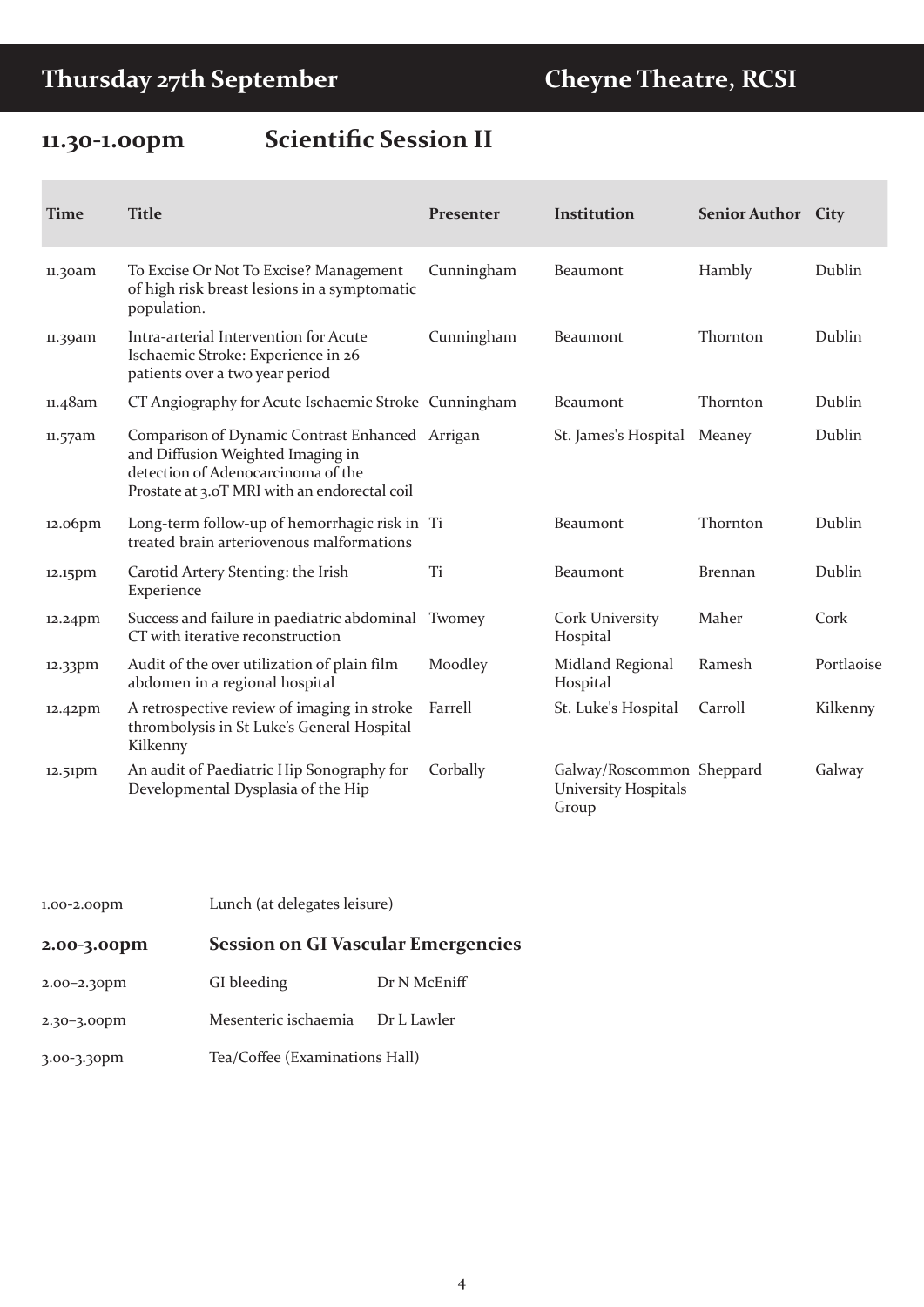## **3.30-5.00pm Scientific Session III**

| <b>Time</b> | <b>Title</b>                                                                                                                                                    | Presenter | Institution                                        | <b>Senior Author City</b> |        |
|-------------|-----------------------------------------------------------------------------------------------------------------------------------------------------------------|-----------|----------------------------------------------------|---------------------------|--------|
| $3.3$ opm   | High-Resolution CT Findings of Non-<br>tuberculous Mycobacterium: Diagnostic<br>Accuracy in Adults with Cystic Fibrosis                                         | Lavelle   | St. Vincent's<br>University Hospital               | Dodd                      | Dublin |
| $3.39$ pm   | The utility of MRI-guided biopsy in a<br>symptomatic breast unit.                                                                                               | Navin     | Beaumont                                           | Hambly                    | Dublin |
| 3.48pm      | PET CT is a staging modality in primary<br>cervical cancer. Is there a correlation<br>between histological subtype and FDG-18<br>avidity of the primary lesion? | Mullins   | St. James's Hospital O'Keeffe                      |                           | Dublin |
| $3.57$ pm   | Initial experience with EXOSEAL: safety<br>and efficacy of an extravascular closure<br>device                                                                   | Bolster   | Mater Misericordiae Lawler<br>University Hospital  |                           | Dublin |
| $4.06$ pm   | Radiation Related Cancer Risks to the<br>Female Breast from CT Pulmonary<br>Angiogram use in Clinical Practice.                                                 | Harmon    | St. James's Hospital Cooke                         |                           | Dublin |
| 4.15pm      | Staging of Oesophageal Cancer - Efficacy<br>of 3T whole body MRI with diffusion<br>weighted imaging compared to the<br>18F-FDG whole body PET/CT                | Harmon    | St. James's Hospital Meaney                        |                           | Dublin |
| $4.24$ pm   | Skeletal survey in multiple myeloma: Who,<br>what and when?                                                                                                     | Twomey    | <b>Cork University</b><br>Hospital                 | O'Regan                   | Cork   |
| 4.33pm      | Evaluation of PET/CT and Whole Body MRI Ryan<br>in the Assessment of Multiple Myeloma.                                                                          |           | Mater Misericordiae Eustace<br>University Hospital |                           | Dublin |
| $4.42$ pm   | Clinical Inbox - An I.T. Solution for<br>Radiology Report Communication;<br>Results of Initial Audit                                                            | Crosbie   | Mater Misericordiae Lawler<br>University Hospital  |                           | Dublin |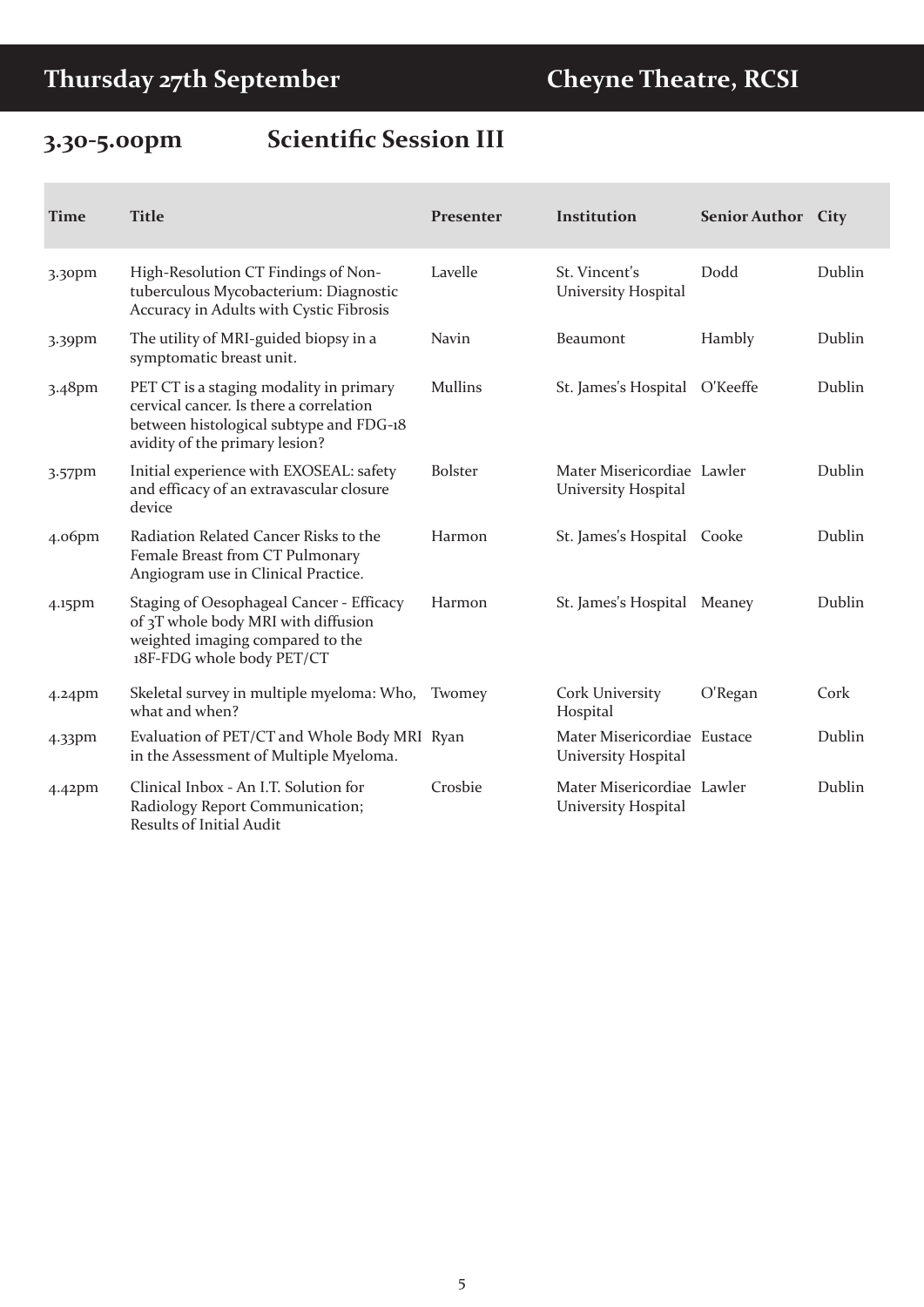| 8.30-9.00am                                                 | Registration                                                                                                                                                                                                                                                                         |                                                                                     |  |
|-------------------------------------------------------------|--------------------------------------------------------------------------------------------------------------------------------------------------------------------------------------------------------------------------------------------------------------------------------------|-------------------------------------------------------------------------------------|--|
| 9.00-10.30am                                                | <b>Session on Head and Neck Imaging</b>                                                                                                                                                                                                                                              |                                                                                     |  |
| 9.00-9.20am<br>9.20-9.40am<br>9.40-10.00am<br>10.00-10.20am | Imaging of tinnitus<br>Salivary gland imaging<br>Orbital imaging<br>Oropharyngeal carcinoma staging                                                                                                                                                                                  | Prof R Hermans<br>Dr J Griffin/Dr J Gerstenmaier<br>Dr S McKinstry<br>Dr E Kavanagh |  |
| 10.30-11.15am                                               | Session on the Management of Thyroid nodules                                                                                                                                                                                                                                         |                                                                                     |  |
|                                                             | Endocrinology<br>Endocrine surgery<br>Radiology<br>Q & A session                                                                                                                                                                                                                     | Dr M Sherlock<br>Ms E Cashman<br>Dr F Keeling                                       |  |
| 11.15-11.45am                                               |                                                                                                                                                                                                                                                                                      | Tea/Coffee and Opening of Poster & Technical Exhibition (Examinations Hall)         |  |
| 11.45-12.45pm                                               | <b>Haughton Lecture</b><br>Prof Robert Hermans, University Hospitals Leuven, Belgium<br>"Imaging in Head and Neck Cancer"                                                                                                                                                            |                                                                                     |  |
| 12.45-2.00pm                                                | Lunch (Examinations Hall)                                                                                                                                                                                                                                                            |                                                                                     |  |
| 2.00-3.20pm                                                 | Update on Stroke - Dr J Thornton, Dr P Brennan, Dr S Looby<br>Stroke in Ireland: impact and modern management<br>Imaging in acute stroke<br>Radiology in TIAs<br>Intra-arterial therapy for stroke: technique and case series<br>National Stroke programme - what do you need to do? |                                                                                     |  |
| $3.20 - 4.20$ pm                                            | Tea/Coffee (Examinations Hall)                                                                                                                                                                                                                                                       |                                                                                     |  |
| 3.50-4.20pm                                                 | <b>Faculty of Radiologists Annual General Meeting</b>                                                                                                                                                                                                                                |                                                                                     |  |
| 4.20-5.00pm                                                 | <b>Honorary Fellow Lecture</b><br>Prof Jonathan Kruskal, Beth Israel Hospital, USA<br>"Peer Review of Radiologist Performance"                                                                                                                                                       |                                                                                     |  |
| 7.00pm                                                      | <b>Black Tie Dinner &amp; Honorary Conferring</b>                                                                                                                                                                                                                                    |                                                                                     |  |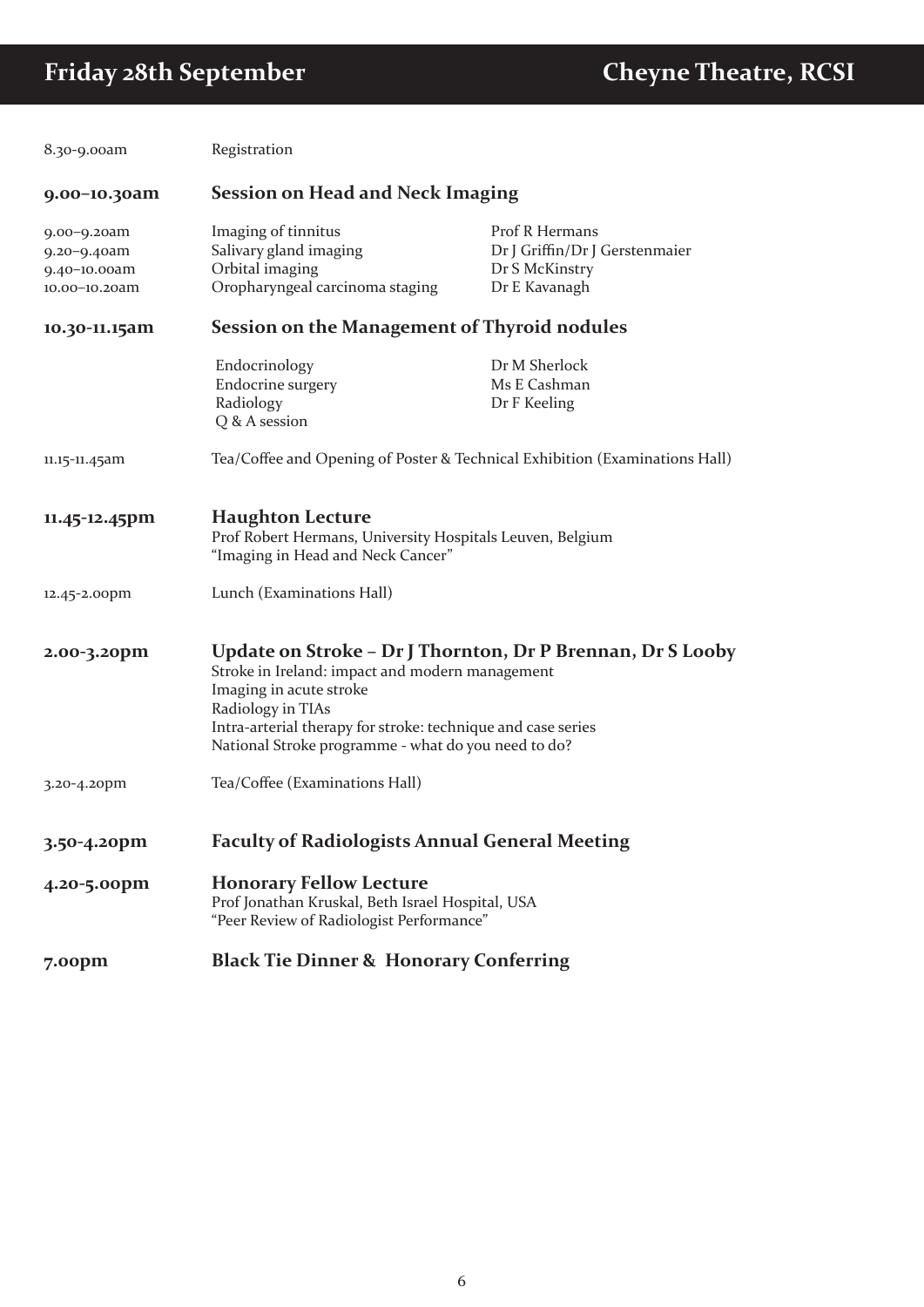## **Saturday 29th September Cheyne Theatre, RCSI**

| 8.30-9.00am   | Registration                                                                                                                                                                                                                            |
|---------------|-----------------------------------------------------------------------------------------------------------------------------------------------------------------------------------------------------------------------------------------|
| 9.00-9.45am   | <b>Tips for introducing a Comprehensive Radiology</b><br>Performance Improvement Programme<br>Prof J Kruskal                                                                                                                            |
| 9.45-10.30am  | <b>Update on PCS and QA programmes</b><br>Dr M F Ryan & Ms G Farr                                                                                                                                                                       |
| 10.30-11.00am | Tea/Coffee (Examinations Hall)                                                                                                                                                                                                          |
| 11.00-11.30am | Cases of the Day - CUH<br>Chair: Dr L Duddy                                                                                                                                                                                             |
| 11.30-12.30pm | <b>Session on Practice Based Learning</b><br>Chair: Dr M Staunton                                                                                                                                                                       |
| 11.30-11.39am | Dr. Marie Staunton, Mercy University Hospital<br>Introduction to Practice Based Learning                                                                                                                                                |
| 11.39-11.48am | Dr. Lisa Lavelle, St. Vincent's University Hospital<br>"In hepatoellular carcinoma how does gadolinium enhanced MRI with the addition of diffusion<br>weighted imaging compare to hepatobiliary specific contrast agents for diagnosis" |
| 11.48-11.57am | Dr. Sinead McEvoy, St. Vincent's University Hospital<br>"MR Enterography- a reasonable first choice investigation in suspected Crohn's disease."                                                                                        |
| 11.57-12.06pm | Dr. Maria Twomey, Cork University Hospital<br>"CT TAP in the staging of colorectal carcinoma- is it time to drop the T?"                                                                                                                |
| 12.06-12.15pm | Dr. Edel Kelliher, Beaumont Hospital<br>"Gallbladder Polyps: To follow or not?"                                                                                                                                                         |
| 12.15-12.24pm | Dr. Ian Murphy, St. Vincent's University Hospital<br>"Yttrium radioembolization versus transarterial chemoembolization<br>in liver tumours- a comparison of survival, risk, and cost"                                                   |
| 12.30-1.00pm  | <b>Imaging Multiple Myeloma</b><br>Dr C Collins                                                                                                                                                                                         |

### **Close of Meeting**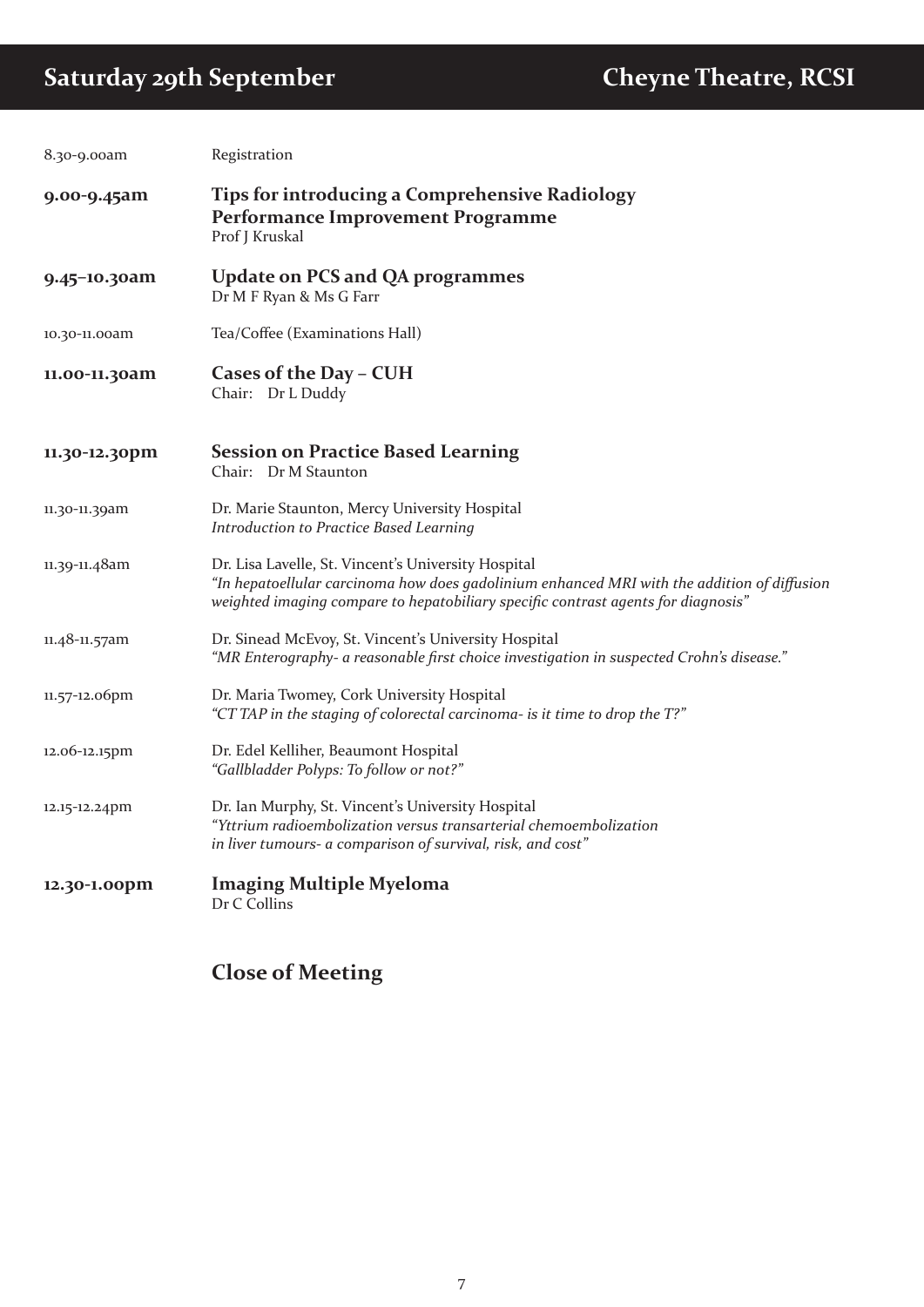### **Faculty of Radiologists Annual Scientific Meeting**

# **Radiation Oncology Programme**

## **Friday 28th September Albert Theatre, RCSI**

#### **Session 1 Opening of Annual Scientific Meeting**

|                  |                          | $\sqrt{2}$                                    |
|------------------|--------------------------|-----------------------------------------------|
|                  | Chair: Dr. Maeve Pomeroy |                                               |
| $9.30 - 9.50$ am |                          | Paediatric Radiation Oncology Fellowship      |
|                  |                          | Dr Patricia Daly 2012 Ipsen Travelling Fellow |
|                  |                          |                                               |

#### **Session 2 Thyroid Cancer**

*Chair: Dr. Clare Faul*

| Imaging of Thyroid Cancer:            |
|---------------------------------------|
| Dr Stephen Skehan                     |
| Minimally Invasive Thyroid Surgery:   |
| Mr Paul O'Neill                       |
| RAI in Differentiated Thyroid Cancer: |
| Dr Kate Newbold                       |
| Tea/Coffee (Examinations Hall)        |
|                                       |

# **Session 3**

#### **Lymphoma** *Chair: Dr. Orla McArdle*

| Chair: Dr. Oria McArale |                                                 |
|-------------------------|-------------------------------------------------|
| Debate:                 | This house believes that stage I/II DLBCL is    |
|                         | optimally treated by combined modality therapy. |

| 12.00-12.20pm     | For: Dr Charles Gillham      |
|-------------------|------------------------------|
| 12.20-12.40pm     | Against: Dr Deirdre O'Mahony |
| $12.40 - 1.00$ pm | Discussion and Vote          |
| $1.00 - 2.00$ pm  | Lunch (Examinations Hall)    |

#### **Session 4 Prostate Brachytherapy** *Chair: Dr Gerard McVey*

| $2.00 - 2.30$ pm | Brachytherapy for Intermediate and High Risk Disease:<br>Prof Frank Sullivan     |
|------------------|----------------------------------------------------------------------------------|
| $2.30 - 3.00$ pm | Optimising Brachytherapy Technique - the Guilford Experience:<br>Dr Robert Laing |
| $3.00 - 3.30$ pm | Quality Assurance for Prostate Brachytherapy:<br>Mr Peter Woulfe                 |

#### **Session 4**

#### *Introduction: Dr Joe Martin*

| $3.30 - 4.30$ pm | Astellas Keynote Address         |
|------------------|----------------------------------|
|                  | "Radiation Medicine - Quo Vadis" |
|                  | Prof Mary Gospodarowicz          |

| 7.00 <sub>pm</sub> | <b>Black Tie Dinner &amp; Honorary Conferring</b> |  |
|--------------------|---------------------------------------------------|--|
|                    |                                                   |  |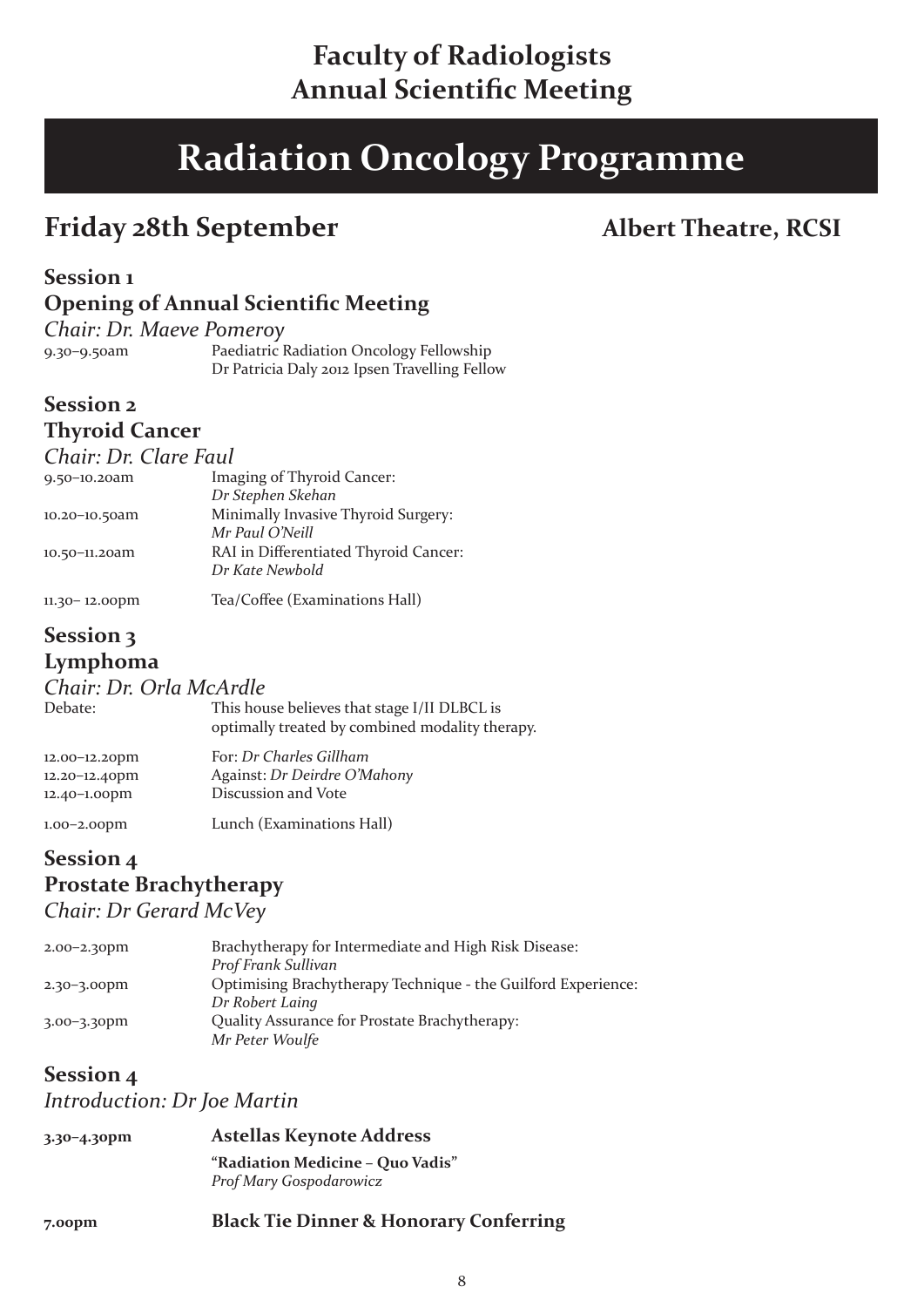# **St. Luke's Registrar's Prize**

## Saturday 29th September Albert Theatre, RCSI

#### **Adjudication Committee**

Prof Mary Gospodarowicz Prof Joe O'Sullivan Dr Cormac Small

#### **SESSION A**

| 9.30-9.45am   | Analysis and review of small cell cervical cancer<br>in a single Irish institution                                | A Barry   |
|---------------|-------------------------------------------------------------------------------------------------------------------|-----------|
| 9.45-10.00am  | Intensity modulated radiotherapy in bone marrow sparing<br>and its implications for acute haematological toxicity | T Farrell |
| 10.00-10.15am | Target Coverage and Brachial Plexus Dose in Regional<br>Adjuvant Radiotherapy for Breast Cancer                   | F Duane   |
| 10.15-10.30am | Dosimetric predictors of skin toxicity in breast radiotherapy                                                     | N Lavan   |
| 10.30-11.00am | Tea/Coffee (Examinations Hall)                                                                                    |           |

#### **SESSION B**

| 11.00-11.15am | Paraaortic (PA) Lymph Node (LN) Distribution in Cervical Cancer (Cca)                                   | A Azmi      |
|---------------|---------------------------------------------------------------------------------------------------------|-------------|
| 11.15-11.30am | Is bilateral radiotherapy in head and neck carcinoma of<br>unknown primary avoidable in the PET-CT era? | P Daly      |
| 11.30-11.45am | Image Guided Brachytherapy - a review of implementation<br>in St. Luke's Hospital                       | A Kamarudin |
| 12.15pm       | Awarding of Prizes & Photos                                                                             |             |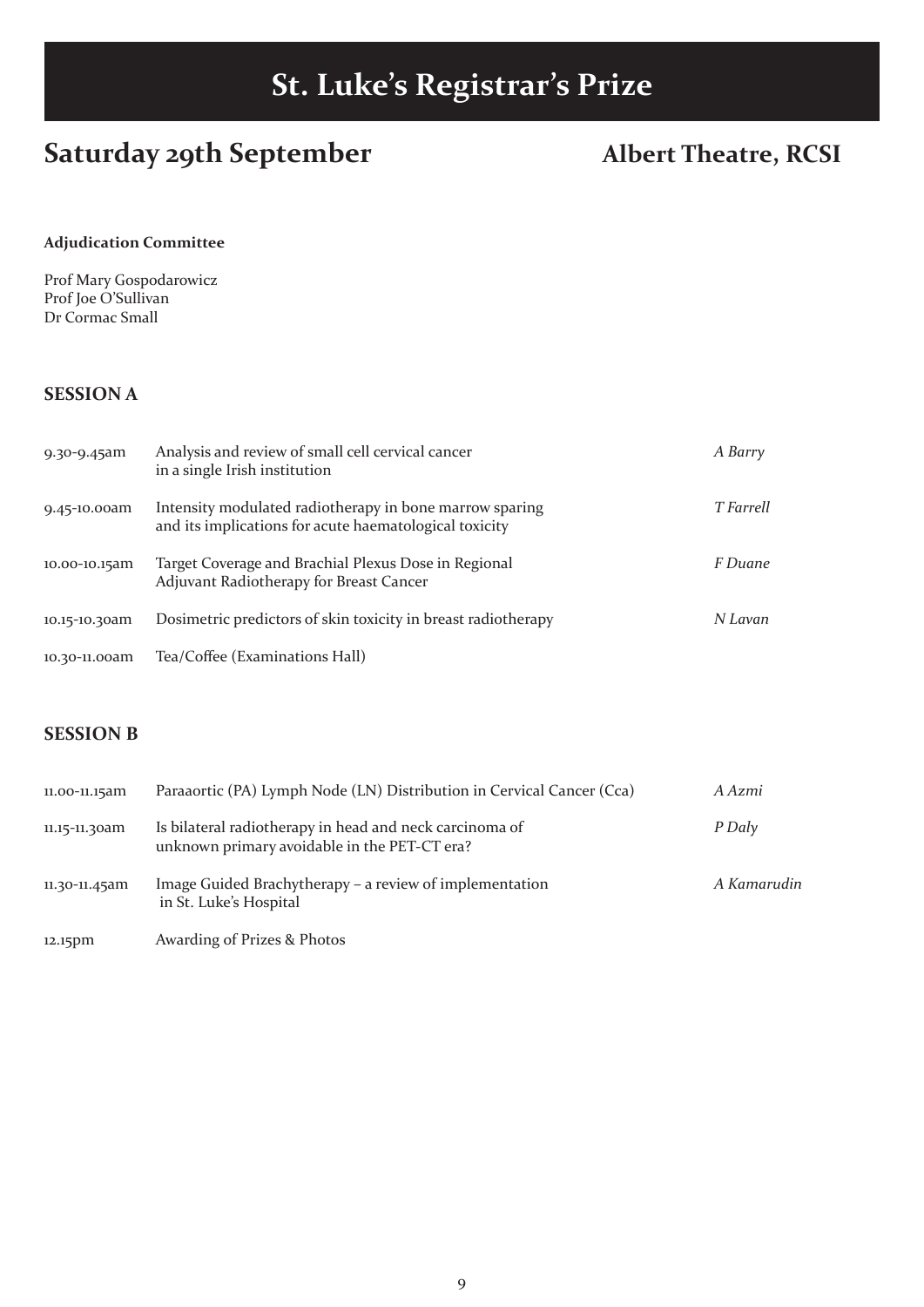# **Poster Display Lists**

| Display No. 1<br>Xanthogranulomatous cholecystistis: US, CT and MRI appearance.<br>H. Khosa, J. Feeney, W. Torreggiani.<br>Department of Radiology, The Adelaide and Meath Hospital, Tallaght, Dublin.                                                                                                                                                                                                                                             | Control No: $279-P-1$  |
|----------------------------------------------------------------------------------------------------------------------------------------------------------------------------------------------------------------------------------------------------------------------------------------------------------------------------------------------------------------------------------------------------------------------------------------------------|------------------------|
| Display No. 2<br>Review of various MRI sequences for evaluation of knee cartilages.<br>H. Khosa. R. Browne, W. Torreggiani.<br>Department of Radiology, The Adelaide and Meath Hospital, Tallaght, Dublin.                                                                                                                                                                                                                                         | Control No: 279-P-2    |
| Display No. 3<br><b>Meningiomas - Classic Imaging Appearance, Variants</b><br>and Differential Diagnoses.<br>A O'Shea, F.M. Brett <sup>2</sup> , M. Farrell <sup>2</sup> , S. Power <sup>1</sup> , J. Pearly Ti <sup>1</sup> , P. Brennan <sup>1</sup> , J. Thorntoni, S. Looby <sup>1</sup> .<br><sup>1.</sup> Department of Neuroradiology, Beaumont Hospital, Dublin.<br><sup>2.</sup> Department of Neuropathology, Beaumont Hospital, Dublin. | Control No: $279-P-6$  |
| Display No. 4<br>Epiploic Appendagitis-Uncommon cause of abdominal pain<br>and a great mimicker: Pictorial essay.<br>I.Kopecka <sup>1</sup> , N. El Saiety <sup>2</sup> , V. Moodley <sup>2</sup> , N. Ramesh <sup>2</sup> .<br><sup>1</sup> University Hospital, Bratislava, Slovakia<br><sup>2</sup> Radiology Department, Midland Regional Hospital, Portlaoise.                                                                                | Control No: 279-P-8    |
| Display No. 5<br>Eponyms in Neuroradiology: Uses, Origins and Controversies!<br>E. Ryan, K. Pennycooke, S. Power, J. Pearly Ti, P. Brennan, J. Thornton, S. Looby.<br>Department of Neuroradiology, Beaumont Hospital, Dublin.                                                                                                                                                                                                                     | Control No: 279-P-9    |
| Display No. 6<br>Lines and tubes in modern critical care-Imaging interpretation.<br>E. Stanley <sup>1</sup> , C Cronin <sup>2</sup> , J. Murray <sup>2</sup> , P. O'Sullivan <sup>2</sup> , L. Lawler <sup>2</sup> , C. O'Loughlin <sup>1</sup> .<br><sup>1</sup> Dept Critical Care, Mater Hospital, Dublin,<br><sup>2</sup> Dept Radiology, Mater Hospital, Dublin.                                                                              | Control No: $279-P-11$ |
| Display No. 7<br>"You want me to Read what?" A High Yield Guide to Reporting<br>Unusual (but Important) Body MRI Studies.<br>C.E. Dewhurst, M.R. Sun, K.J. Mortele.<br>Beth Israel Deaconess Medical Center, Department of Radiology, USA.                                                                                                                                                                                                         | Control No: $279-P-12$ |
| Display No. 8<br>"See What the Capsule Can Do For You": Differential Diagnosis<br>of Encapsulated Lesions in the Abdomen.<br>C.E. Dewhurst, K.J. Mortele.<br>Beth Israel Deaconess Medical Center, Department of Radiology, USA.                                                                                                                                                                                                                   | Control No: $279-P-13$ |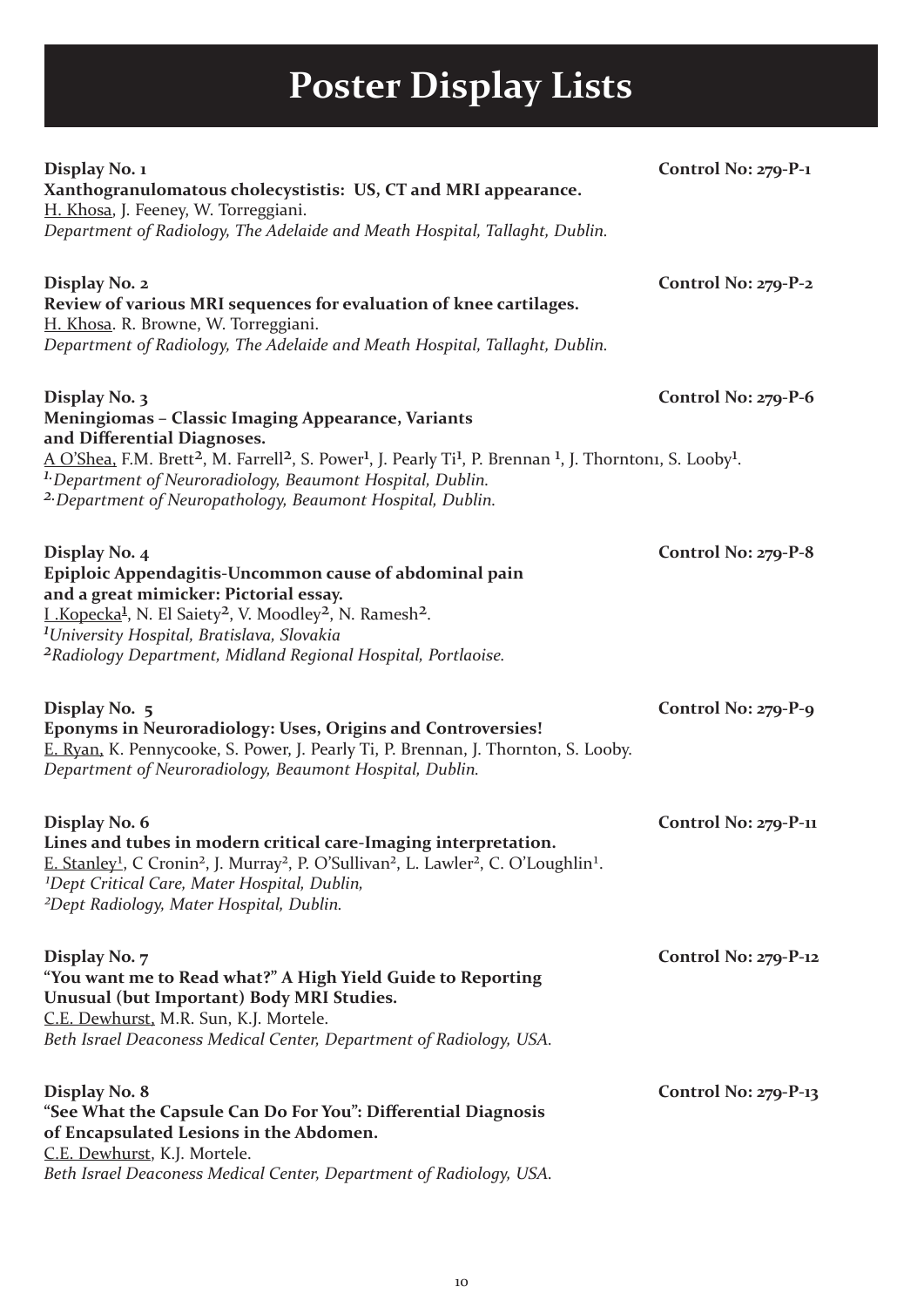| Display No. 9<br>Cerebrospinal Fluid Leaks - What the Radiologist Needs to Know.<br>J. Cunningham, E. Kelliher, J. Pearly Ti, S. Power, J. Thornton, P. Brennan, S. Looby.<br>Department of Neuroradiology, Beaumont Hospital, Beaumont Road, Dublin 9.                                         | Control No: $279-P-14$      |
|-------------------------------------------------------------------------------------------------------------------------------------------------------------------------------------------------------------------------------------------------------------------------------------------------|-----------------------------|
| Display No. 10<br><b>Exploring the Cavernous Sinus - Pictorial Review of</b><br><b>Important Pathological Findings.</b><br>J. Cunningham, A. Corr, J. Pearly Ti, S. Power, P. Brennan, J. Thornton, S. Looby.<br>Department of Neuroradiology, Beaumont Hospital, Beaumont Road, Dublin 9.      | <b>Control No: 279-P-15</b> |
| Display No. 11<br><b>Compartmentalizing Spinal Haemorrhage</b><br>A Pictorial Review of the Radiological Manifestations.<br>J. Cunningham, M. McCusker, S. Power, J. Pearly Ti, P. Brennan, J. Thornton, S. Looby.<br>Department of Neuroradiology, Beaumont Hospital, Beaumont Road, Dublin 9. | <b>Control No: 279-P-16</b> |
| Display No. 12<br>Typical and Atypical features of Fibrous Dysplasia on CT and MRI.<br>P. Navin, J. Cunningham, S. Power, J. Pearly Ti, M. Thornton, P. Brennan, S. Looby.<br>Department of Radiology, Beaumont Hospital, Beaumont Road, Dublin 9.                                              | Control No: $279-P-17$      |
| Display No. 13<br>Imaging features of extra-pulmonary small cell carcinoma.<br>E. A. Joyce, J. Kavanagh, P. Beddy, S. O'Keeffe.<br>Department of Radiology, St. James's Hospital, James's Street, Dublin 8.                                                                                     | Control No: $279-P-18$      |
| Display No. 14<br>Tracheal Diverticulum - A Pictorial Review.<br>D. Ryan, B. Callinan, B. Hogan.<br>Department of Radiology, Adelaide and Meath Hospital, Tallaght, Dublin 24.                                                                                                                  | Control No: $279-P-23$      |
| Display No. 15<br>Imaging Strategies for acquired Horner's Syndrome:<br>There's more than meets the eye.<br>A. Corr, J. Cunningham, S. Power, J. Pearly Ti, P. Brennan, J. Thornton, S. Looby.<br>Department of Radiology, Beaumont Hospital, Dublin.                                           | Control No: $279-P-25$      |
| Display No. 16<br>Diagnosis, classification and management of intracranial<br>dural arteriovenous fistulas.<br>L. Galvin, L. Kavanagh, J. Pearly Ti, A. O'Hare, P. Brennan, J. Thornton, S. Looby.<br>Department of Neuroradiology, Beaumont Hospital, Dublin.                                  | Control No: $279-P-26$      |
| Display No. 17<br>Spinal Infection - A Radiological Pictorial Review.<br>L. Kavanagh, L. Galvin, S. Power, J. Pearly Ti, P. Brennan, J. Thornton, S. Looby.                                                                                                                                     | <b>Control No: 279-P-28</b> |

*Department of Neuroradiology, Beaumont Hospital, Dublin.*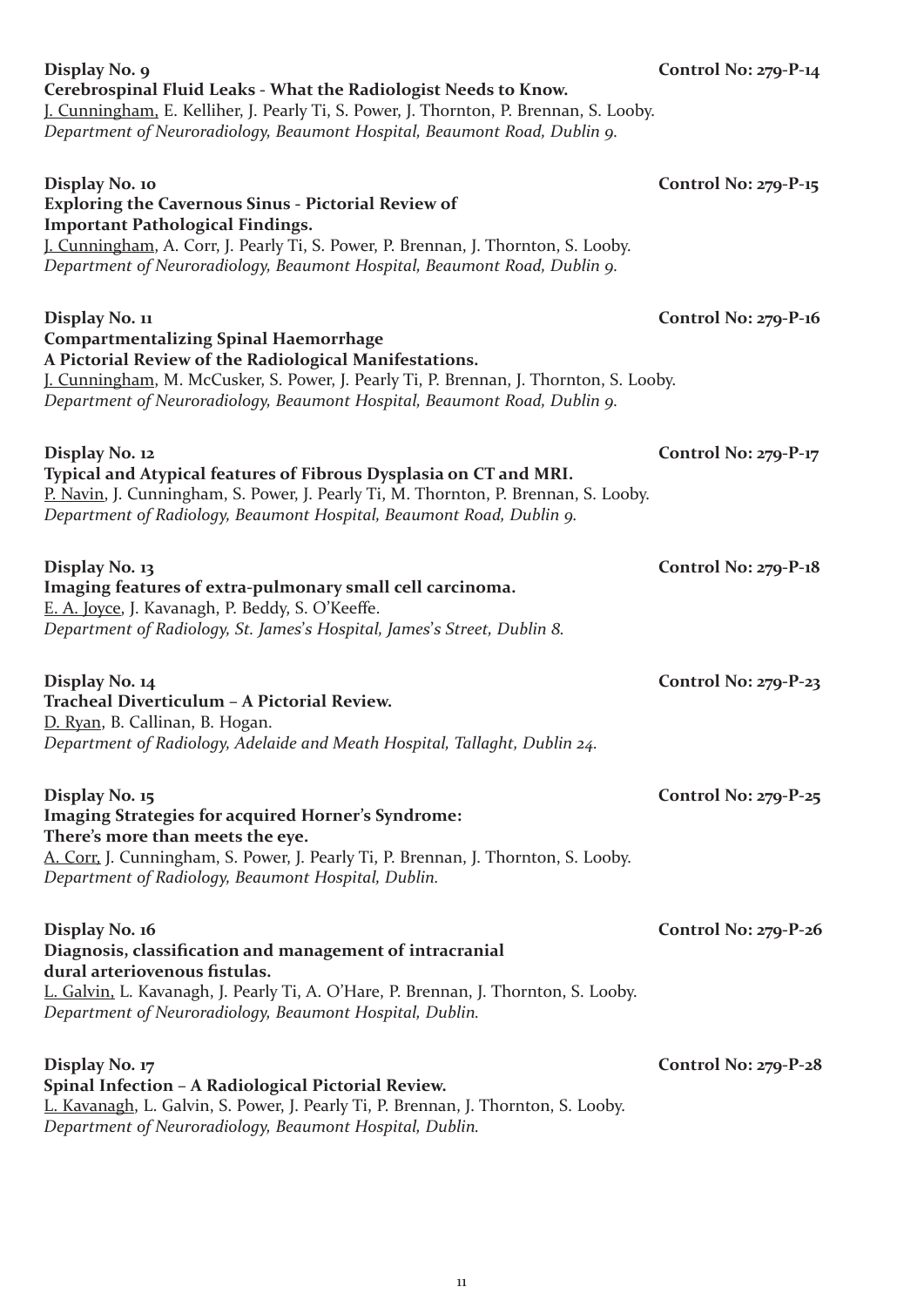**Display No. 18 Control No: 279-P-29 Imaging of Hearing Loss.** L. Kavanagh, L. Galvin, S. Power, J. Pearly Ti, P. Brennan, J. Thornton, S. Looby. *Department of Neuroradiology, Beaumont Hospital, Dublin.*

| Display No. 19<br>Hysterosalpingography (HSG): a pictorial review of<br>normal and abnormal radiologic findings.<br>O. Carney, C. Roche.<br>Department of Radiology, University College Hospital, Galway.                                                                                                      | Control No: $279-P-30$      |
|----------------------------------------------------------------------------------------------------------------------------------------------------------------------------------------------------------------------------------------------------------------------------------------------------------------|-----------------------------|
| Display No. 20<br><b>Imaging Findings in Neurocysticercosis.</b><br>J.P. Walsh, C. Johnston, A.M. McLaughlin.<br>CResT Directorate, St James's Hospital, Dublin 8.                                                                                                                                             | Control No: $279-P-32$      |
| Display No. 21<br>Normal variants of the aortic arch - an illustrative review.<br><sup>1</sup> D. Ferguson, <sup>2</sup> C. O'Connor, <sup>1</sup> P. McCarthy.<br><sup>1</sup> Radiology Department, Galway University Hospitals, Galway,<br><sup>2</sup> Medical student, University College Galway, Galway. | <b>Control No: 279-P-37</b> |
| Display No. 22<br>Endobronchial Lymphoma - A pictorial review.<br>C. Donagh, D. Ferguson, K. Sharma*, B. Rutherford*, A. O'Regan*, J. Bruzzi.<br>Departments of Radiology and Respiratory Medicine*,<br>Galway University Hospital, Galway.                                                                    | Control No: 279-P-40        |
| Display No. 23<br>Life-Threatening Complications Of Abdominal Malignancy.<br>A. K. Hurley, D. Ryan, K. Courtney, J. Feeney.<br>Adelaide & Meath Hospital, Tallaght, Dublin.                                                                                                                                    | Control No: $279-P-41$      |
| Display No. 24<br>A pictorial review of the imaging in cerebral amyloid angiopathy.<br>E. Kelliher, A. Corr, S. Power, J. Pearly Ti, J. Thornton, P. Brennan, S. Looby.                                                                                                                                        | <b>Control No: 279-P-45</b> |

*Department of Radiology, Beaumont Hospital, Dublin 9.*